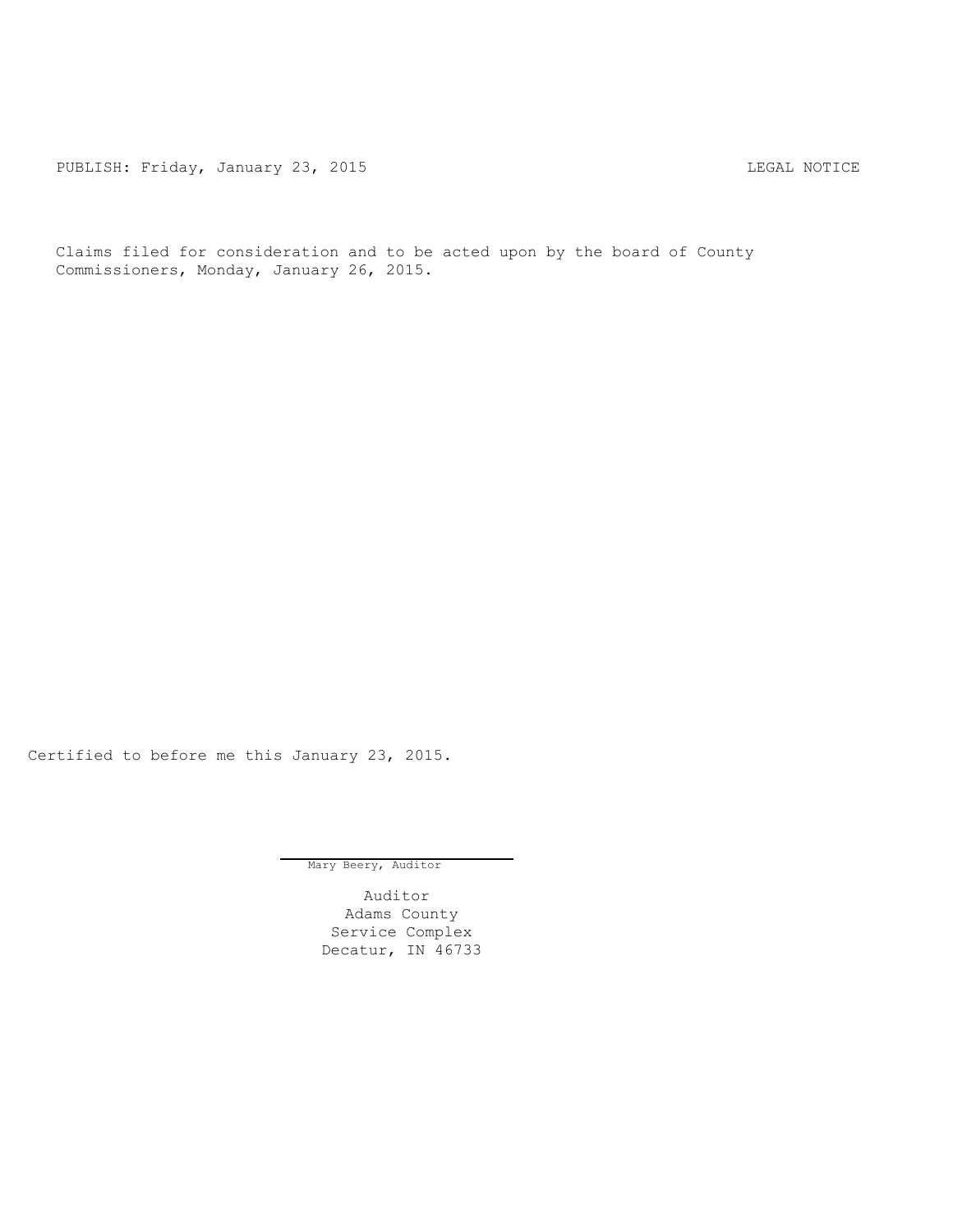

## **Claims Docket for Newspaper Adams County, Indiana**

## For Period: **12/30/2014** to **1/12/2015**

*313 W. Jefferson St. Decatur, IN 46733 (219) 724-2600*

## Date Claims to be Paid: **1/26/2015**

| <b>Vendor</b>                          | <u>Amount</u> | <b>Vendor</b>                            | <b>Amount</b> |
|----------------------------------------|---------------|------------------------------------------|---------------|
| Adams County 4-H Clubs                 | 13,500.00     | Adams Memorial Hospital                  | 596.49        |
| Indiana Michigan Power                 | 8,166.97      | Baker And Sons Plumbing &                | 1,047.15      |
| Berne Ready Mix                        | 934.24        | <b>Berne Police Department</b>           | 123.00        |
| Berne Tri-Weekly News                  | 148.28        | Suburban Propane LP                      | 104.50        |
| Chet's Pest Control                    | 120.00        | Cintas Location #338                     | 54.35         |
| City Of Berne                          | 1,200.00      | City Of Decatur                          | 1,438.92      |
| Decatur True Value                     | 219.22        | <b>Complete Printing Service</b>         | 448.20        |
| Computer Systems, Inc.                 | 2,625.00      | Craigville Telephone Comp                | 119.00        |
| Decatur Chamber Of Commerce            | 10.00         | Decatur Daily Democrat                   | 96.12         |
| <b>Decatur Dental Services</b>         | 147.55        | Decatur Police Department                | 1,303.00      |
| Decatur Tire Center                    | 50.00         | Douglas L. Bauman                        | 48.00         |
| Erie Haven                             | 1,275.80      | Gordon Food Service                      | 2,528.26      |
| Graber Insurance, Inc.                 | 262.50        | Graybar                                  | 576.17        |
| Haggard-Sefton & Hirschy Funeral Home  | 800.00        | Indiana Sheriffs' Association            | 250.00        |
| Indiana Stamp Company, Inc.            | 282.80        | Innovative Concepts                      | 1,272.56      |
| Kiess Electric                         | 342.07        | Monroe Water Department                  | 138.96        |
| Park Center, Inc.                      | 112.38        | Parrish Electric/PhazPak Inc             | 116.50        |
| Patrick R Miller                       | 25.00         | Piqua Repair Inc.                        | 365.00        |
| Portland Motor Parts, Inc.             | 93.14         | Sherwin-Williams                         | 18.99         |
| Stone-Street Quarries, Inc.            | 72.66         | Teryl R. Smith                           | 119.97        |
| Print Shop                             | 138.24        | Top Supply Company                       | 238.40        |
| Tractor Supply Credit Plan             | 48.96         | Treasurer of Adams County                | 15.00         |
| Welder Services, Inc.                  | 32.23         | West Payment Center                      | 508.20        |
| <b>Adams County Highway Department</b> | 460.70        | Affolder Implement Sales, Inc.           | 22.53         |
| Purdue University                      | 188.32        | Assoc. of IN Prosecuting Attorneys, Inc. | 600.00        |
| Bluhm & Reber                          | 170.00        | Waste Management                         | 370.82        |
| B Secure Alarm Systems, Inc.           | 72.15         | Bixler Insurance, Inc.                   | 300.00        |
| Lehman Auto Sales                      | 225.00        | Tri County Excavating                    | 20,370.01     |
| Don Myers Plumbing                     | 322.61        | Indiana Auditors Association             | 680.94        |
| Berne Chamber Of Commerce              | 20.00         | W. A. Jones And Son                      | 75.75         |
| In Assoc. Of Co. Hwy. Engin            | 150.00        | Zurcher's Best-One Tire & Auto Care, Inc | 3,114.08      |
| Geneva Post No 6751 Veterans           | 52.00         | Kristina Nichols                         | 72.79         |
| Harvest Land Co-op                     | 23,420.93     | Koorsen Fire and Security, Inc.          | 214.09        |
| Wal-Mart                               | 263.87        | Impac                                    | 247.50        |
| <b>Fastenal Company</b>                | 73.36         | Adams County Sheriff's Department        | 116.00        |
| Indiana Vector Control Association     | 130.00        | <b>ERS Wireless Communications</b>       | 1,570.90      |
| Adams County 4-H Council               | 16,200.00     | Connie Ellenberger                       | 31.68         |
| Troyer's Market LLC                    | 1,507.66      | Helen L. Renkema                         | 500.00        |
| S & S Worldwide, Inc.                  | 49.99         | <b>Uricks Trucking</b>                   | 748.00        |
| Hiram J. Hash & Sons, Inc.             | 508.50        | Barnes & Thornburg                       | 5,184.40      |
| Alpine Falls, Inc.                     | 22.97         | Deborah A. Schantz                       | 193.40        |
| Robert Braun                           | 20.00         | Audra Snyder                             | 264.61        |
| Verizon Wireless                       | 521.28        | <b>Stationair's Express</b>              | 1,390.19      |
| ReusserDesign                          | 25.00         | Habegger's Ace Lumber #4488              | 67.85         |
| Schwartz Blacksmith, LLC               | 21.20         | Lifeline Youth & Family Services, Inc.   | 300.00        |
| Miller Land Surveying, Inc.            | 2,125.00      | Microvote General Corporation            | 9,500.00      |
| Cintas Location #G64                   | 639.74        | John August                              | 19.01         |
| LBH Chemical & Industrial              | 764.60        | Carrie Freeman                           | 44.62         |
|                                        |               |                                          |               |